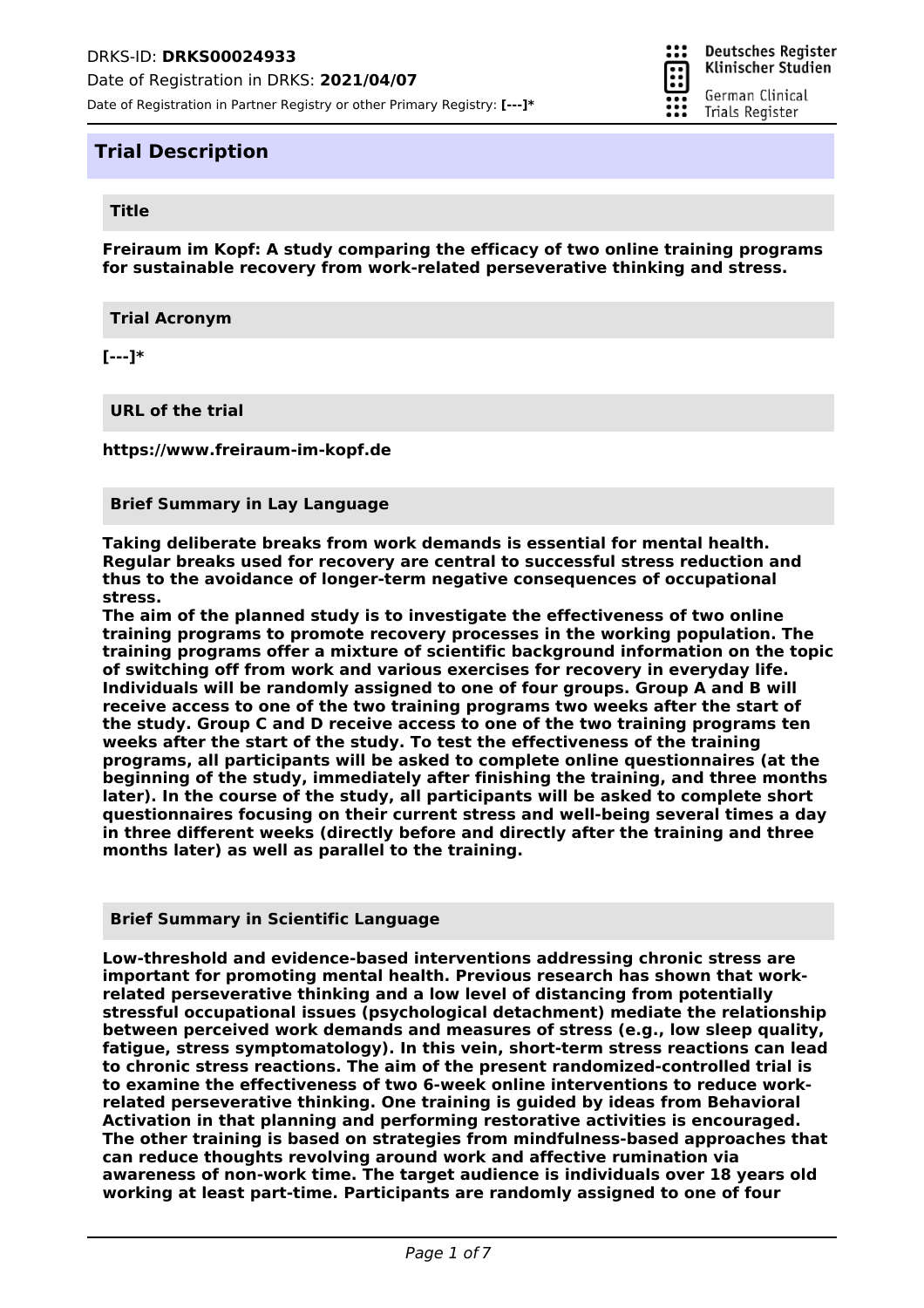

German Clinical

Trials Register

**groups: Groups A and B start immediately with the training programs, and groups C and D are waitlist control groups that are likewise admitted to one of the two training programs after completion of the posttest in the intervention groups. The present study is based on a so-called "measurement bursts design" in which conventional measurement time points (pretest, posttest, and a 3-month followup) are combined with phases of intensive longitudinal assessments.**

**Do you plan to share individual participant data with other researchers?**

**No**

**Description IPD sharing plan**

**[---]\***

# **Organizational Data**

- DRKS-ID: **DRKS00024933**
- Date of Registration in DRKS: 2021/04/07
- Date of Registration in Partner Registry or other Primary Registry: **[---]**<sup>\*</sup>
- Investigator Sponsored/Initiated Trial (IST/IIT): yes
- Ethics Approval/Approval of the Ethics Committee: **Approved**
- (leading) Ethics Committee Nr.: **96\_2017 , Ethikkommission des Fachbereichs 8,**  $\blacksquare$ **Universität Koblenz-Landau, Campus Landau**

## **Secondary IDs**

## **Health condition or Problem studied**

- **Figure 12 Free text: work-related stress**
- **Filleral Free text: Lack of relaxation**

## **Interventions/Observational Groups**

- Arm 1: **Group A receives access to the behaviorally oriented online training approximately two weeks after the pretest. The training first introduces the psychoeducational basics of psychological detachment. In the training, participants receive suggestions for recovery exercises.**
- Arm 2: **Group B receives access to the mindfulness-based online training approximately two weeks after the pretest. Here, too, an introduction to the psychoeducational basics of psychological detachment takes place first. Subsequently, different mindfulness-based techniques are introduced to the participants and practiced with them.**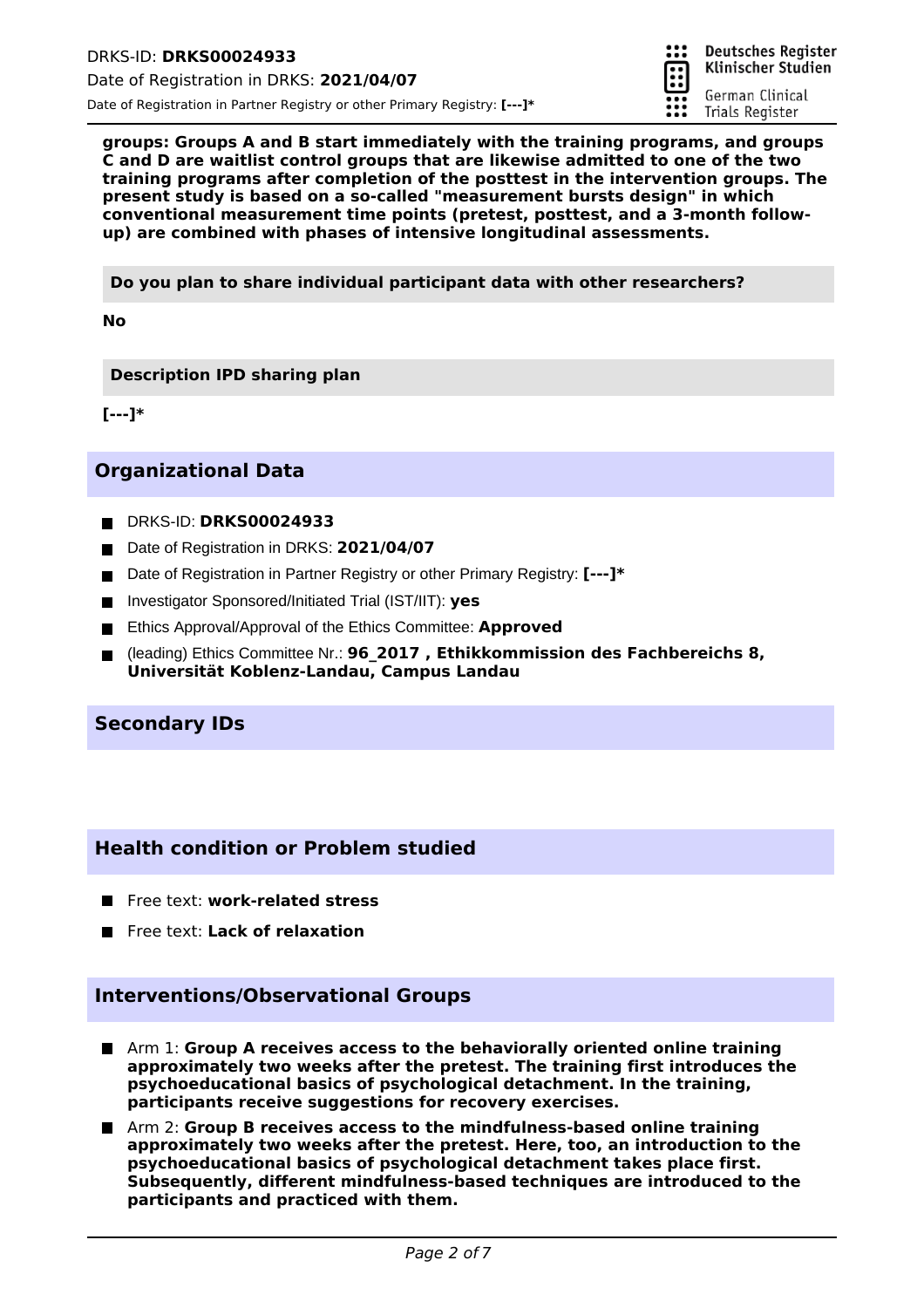

Arm 2: **Group B receives access to the mindfulness-based online training approximately two weeks after the pretest. Here, too, an introduction to the psychoeducational basics of psychological detachment takes place first. Subsequently, different mindfulness-based techniques are introduced to the participants and practiced with them.**

- Arm 3: **Group C will receive access to the behavioral-based training approximately 10 weeks after the pretest.**
- Arm 4: Group **D will receive access to mindfulness-based training approximately 10 weeks after the pretest.**

## **Characteristics**

- $\blacksquare$  Study Type: **Interventional**
- Study Type Non-Interventional: **[---]\***
- Allocation: **Randomized controlled trial**
- Blinding: **[---]\***
- Who is blinded: **[---]\***
- Control: Other
- Purpose: **Prevention**
- Assignment: **Parallel**
- **Phase: N/A**
- Off-label use (Zulassungsüberschreitende Anwendung eines Arzneimittels): **N/A**

#### **Primary Outcome**

**To evaluate the effectiveness of both training programs, participants answer an online questionnaire at pretest (t1), after completion of the training (t2), and 3 months after completion of the training (t3).**

**The primary endpoint is determined at t2 with items on work-related perseverative thinking (unpublished)**

#### **Secondary Outcome**

#### **Psychological detachment**

**Sonnentag S, Fritz C. The Recovery Experience Questionnaire: development and validation of a measure for assessing recuperation and unwinding from work. Journal of Occupational Health Psychology. July 2007;12(3):204-221. (t1, t2, t3).**

#### **State of being recovered**

**Sonnentag S, Kruel U. Psychological detachment from work during off-job time: The role of job stressors, job involvement, and recovery-related self-efficacy. Eur J Work Organ Psychol. 2006;15:197–217. (t1, t2, t3)**

**Fatigue**

**Frone MR, Reis D, Ottenstein C. A German version of the Three‐Dimensional Work Fatigue Inventory (3 D ‐ WFI ): Factor structure, internal consistency, and correlates. Stress Health. 2018;34:674–80. (t1, t2, t3)**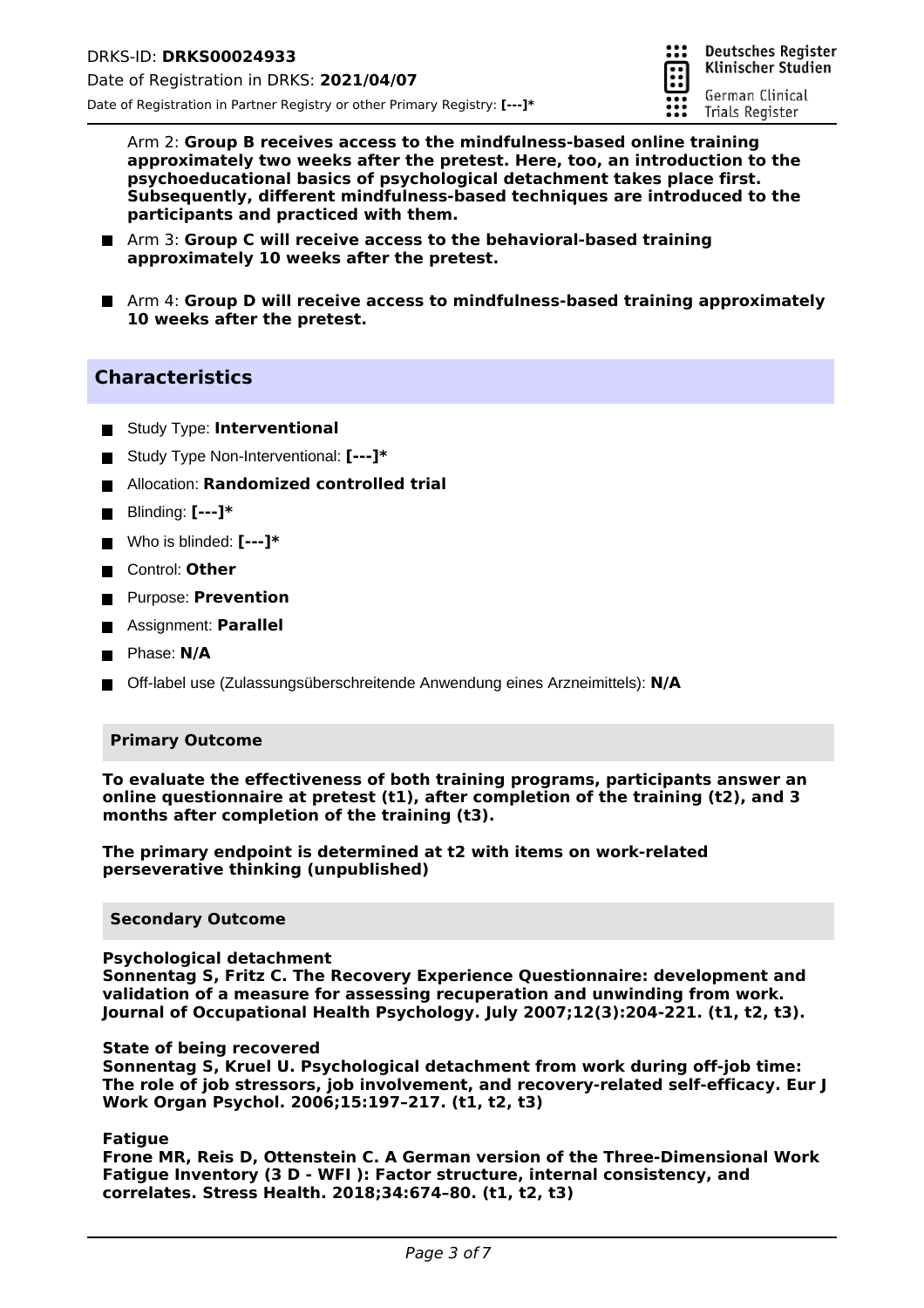

#### **Sleep quality**

**Görtelmeyer R. Schlaffragebogen A und B - Revidierte Fassung [Standardized Sleep Inventory for the SF-A/R and SF-B/R–revised version]. Göttingen: Hogrefe; 2011**

#### **Affective well-being**

**Steyer R, Eid M, Schwenkmezger P. Modeling true intraindividual change: True change as a latent variable. Methods Psychol Res. 1997;2:21–33. (t1, t2, t3)**

**Negative activation Yik M, Russell JA, Steiger JH. A 12-point circumplex structure of core affect. Emotion. 2011;11:705–31. doi:10.1037/a0023980. (t1, t2, t3)**

#### **Stress**

**Reis D, Lehr D, Heber E, Ebert DD. The German Version of the Perceived Stress Scale (PSS-10): Evaluation of Dimensionality, Validity, and Measurement Invariance With Exploratory and Confirmatory Bifactor Modeling. Assessment. 2017;:107319111771573**

## **Countries of recruitment**

**DE Germany** 

## **Locations of Recruitment**

other **Saarland University, Saarbrücken**

## **Recruitment**

- Planned/Actual: **Planned**
- (Anticipated or Actual) Date of First Enrollment: **2021/04/20**
- **Target Sample Size: 600**
- Monocenter/Multicenter trial: **Monocenter trial**
- National/International: **National**

#### **Inclusion Criteria**

- Gender: Both, male and female
- Minimum Age: **18 Years**
- Maximum Age: **99 Years**

### **Additional Inclusion Criteria**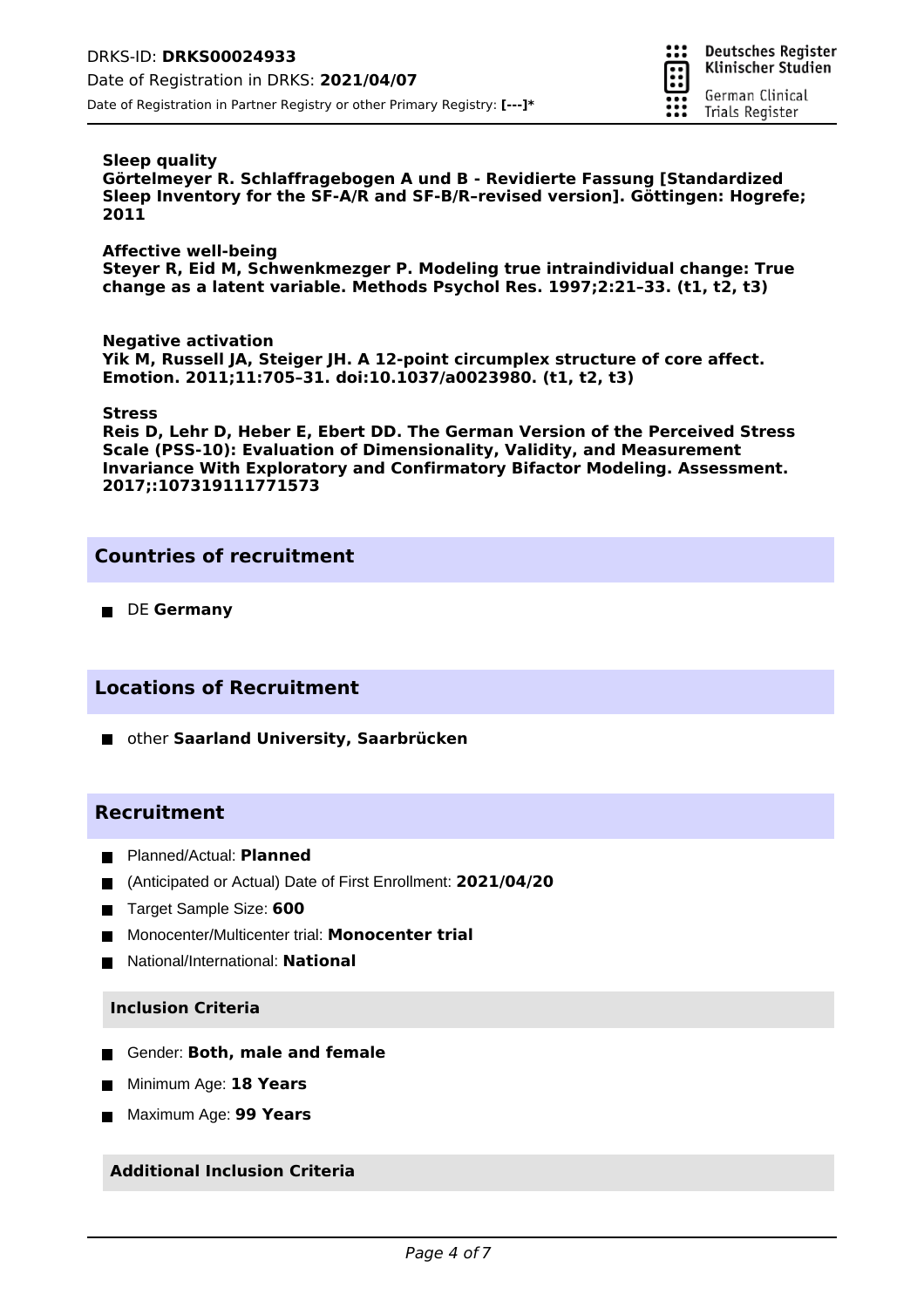Date of Registration in Partner Registry or other Primary Registry: **[---]\***



**mobile internet access, smartphone**

### **Exclusion criteria**

### **ongoing psychotherapy, unemployed**

# **Addresses**

**Primary Sponsor** 

**Universität des Saarlandes Campus A2 4 66123 Saarbrücken Germany**

Telephone: **[---]\*** Fax: **[---]\*** E-mail: **[---]\*** URL: **[---]\***

**Contact for Scientific Queries**

**Ms. PD Dr. Dorota Reis Saarland University Campus A2 4 66123 Saarbrücken Germany**

Telephone: **06813022722** Fax: **[---]\*** E-mail: **dorota.reis at uni-saarland.de** URL: **[---]\***

**Contact for Public Queries**

**Mr. M.Sc. Alexander Hart Saarland University Campus A2 4 66123 Saarbrücken Germany**

Telephone: **06813023130** Fax: **[---]\*** E-mail: **alexander.hart at uni-saarland.de** URL: **[---]\***

**Collaborator, Other Address**

**Mr. Prof. Dr. Malte Friese Saarland University**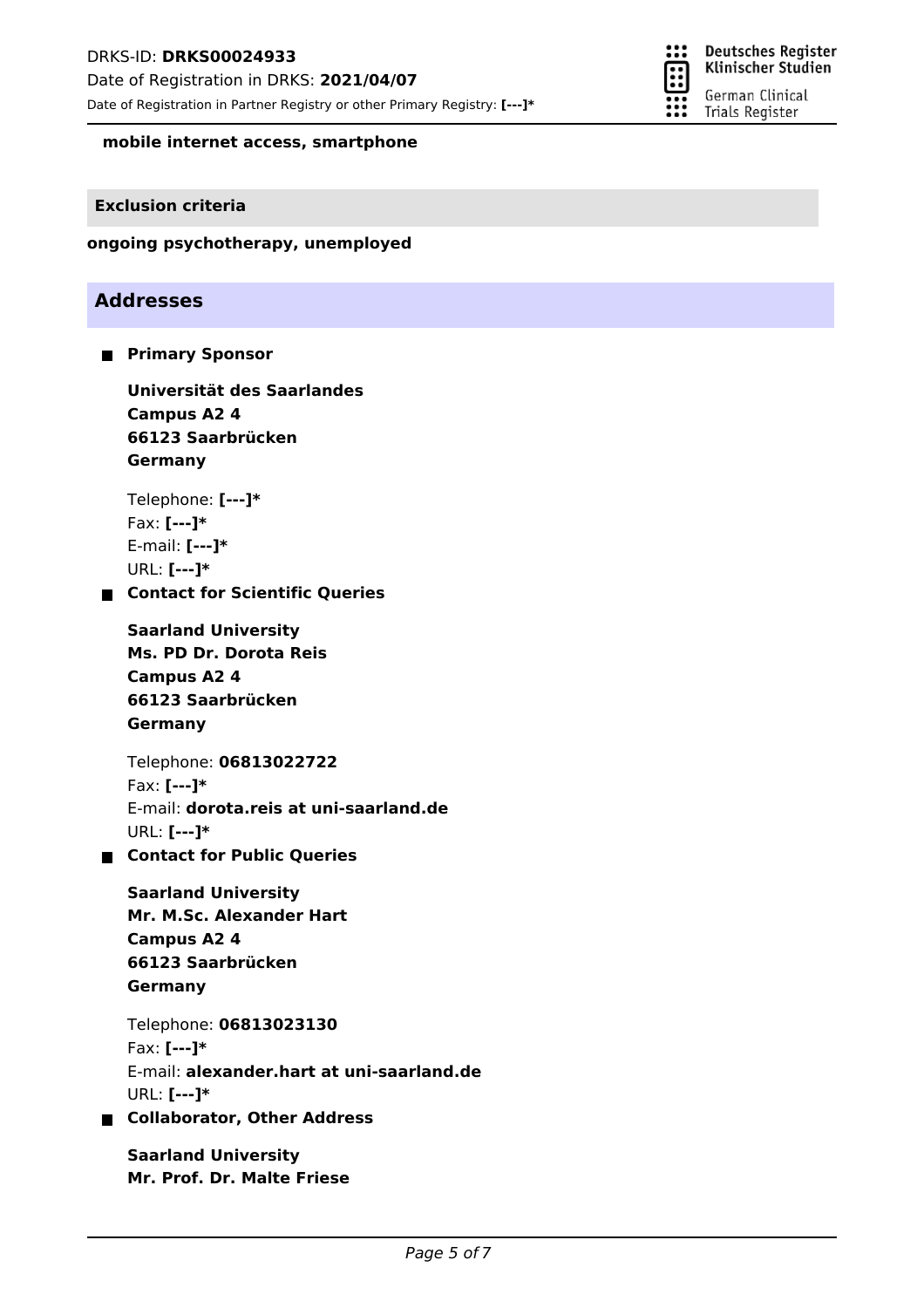

### **Collaborator, Other Address**

**Mr. Prof. Dr. Malte Friese Saarland University Campus A2 4 66123 Saarbrücken Germany**

Telephone: **06813023196** Fax: **[---]\*** E-mail: **malte.friese at uni-saarland.de** URL: **[---]\***

### **Collaborator, Other Address**

**Mr. Prof. Dr. Dirk Lehr Leuphana University Universitätsallee 1 21335 Lüneburg Germany**

Telephone: **041316772720** Fax: **[---]\*** E-mail: **lehr at leuphana.de** URL: **[---]\***

**(leading) Ethics Committee**

**Ethikkommission des Fachbereichs 8, Universität Koblenz-Landau, Campus Landau Fortstr. 7 76829 Landau in der Pfalz Germany**

Telephone: **[---]\*** Fax: **[---]\*** E-mail: **[---]\*** URL: **https://www.uni-koblenz-landau.de/de/landau/fb8/fb-leitung/ethikkommission**

## **Sources of Monetary or Material Support**

 $\blacksquare$ **Public funding institutions financed by tax money/Government funding body (German Research Foundation (DFG), Federal Ministry of Education and Research (BMBF), etc.)**

**Kennedyallee 40 Deutsche Forschungsgemeinschaft 53175 Bonn Germany**